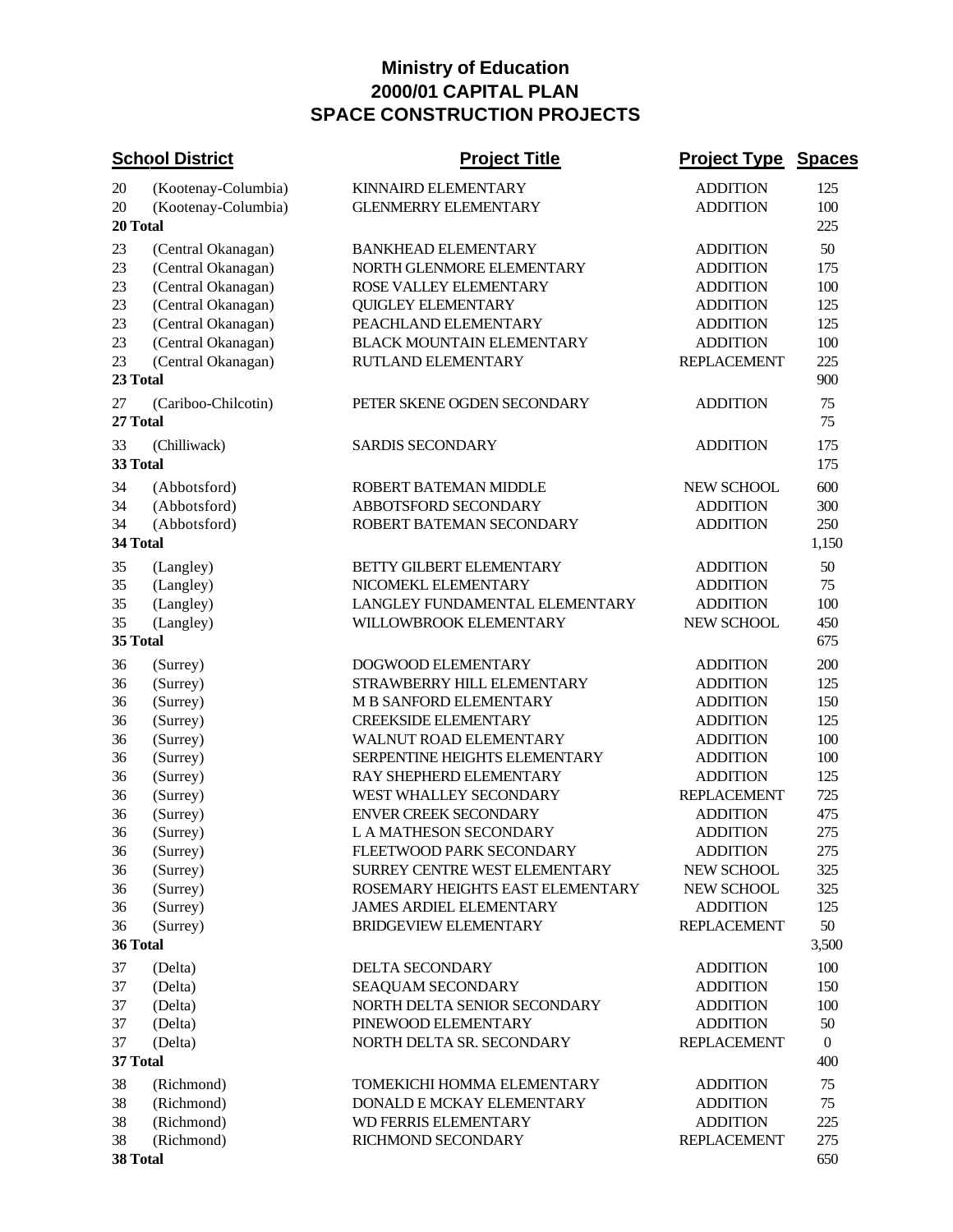| <b>School District</b> |                              | <b>Project Title</b>             | <b>Project Type</b> | <b>Spaces</b> |
|------------------------|------------------------------|----------------------------------|---------------------|---------------|
| 39                     | (Vancouver)                  | DAVID LLOYD GEORGE ELEMENTARY    | <b>ADDITION</b>     | 125           |
| 39                     | (Vancouver)                  | SIR SANDFORD FLEMING ELEMENTARY  | <b>ADDITION</b>     | 75            |
| 39                     | (Vancouver)                  | DAVID OPPENHEIMER ELEMENTARY     | <b>ADDITION</b>     | 100           |
| 39                     | (Vancouver)                  | EDITH CAVELL ELEMENTARY          | <b>ADDITION</b>     | 75            |
| 39                     | (Vancouver)                  | SIR WILFRED GRENFELL ELEMENTARY  | <b>ADDITION</b>     | 125           |
| 39                     | (Vancouver)                  | <b>LORD BYNG SECONDARY</b>       | <b>ADDITION</b>     | 375           |
| 39                     | (Vancouver)                  | NEW FALSE CREEK NORTH ELEMENTARY | NEW SCHOOL          | 375           |
| 39                     | (Vancouver)                  | POINT GREY SECONDARY             | <b>ADDITION</b>     | 200           |
| 39                     | (Vancouver)                  | WALTER MOBERLY ELEMENTARY ANNEX  | <b>ADDITION</b>     | 250           |
| 39                     | (Vancouver)                  | RENFREW ELEMENTARY               | <b>ADDITION</b>     | 250           |
| 39                     | (Vancouver)                  | WALTER MOBERLY ELEMENTARY        | <b>ADDITION</b>     | 425           |
| 39                     | (Vancouver)                  | HASTINGS COMMUNITY ELEMENTARY    | <b>ADDITION</b>     | 200           |
| 39                     | (Vancouver)                  | <b>ERIC HAMBER SECONDARY</b>     | <b>ADDITION</b>     | 400           |
|                        | 39 Total                     |                                  |                     | 2,975         |
| 41                     | (Burnaby)                    | EDMUNDS COMMUNITY ELEMENTARY     | <b>ALTER</b>        | 175           |
| 41                     | (Burnaby)                    | CHAFFEY-BURKE ELEMENTARY         | <b>ADDITION</b>     | 150           |
| 41                     | (Burnaby)                    | <b>INMAN ELEMENTARY</b>          | <b>ADDITION</b>     | 150           |
| 41                     | (Burnaby)                    | STONEY CREEK ELEMENTARY          | <b>ADDITION</b>     | 150           |
| 41                     | (Burnaby)                    | NEW S. E. BURNABY SECONDARY      | NEW SCHOOL          | 1,500         |
|                        | 41 Total                     |                                  |                     | 2,125         |
| 42                     | (Maple Ridge - Pitt Meadows) | <b>LAITY VIEW ELEMENTARY</b>     | <b>ADDITION</b>     | 225           |
| 42                     | (Maple Ridge - Pitt Meadows) | FAIRVIEW ELEMENTARY              | <b>ADDITION</b>     | 100           |
| 42                     | (Maple Ridge - Pitt Meadows) | ALBION ELEMENTARY                | <b>ADDITION</b>     | 200           |
| 42                     | (Maple Ridge - Pitt Meadows) | MAPLE RIDGE SECONDARY            | <b>REPLACEMENT</b>  | 275           |
| 42                     | (Maple Ridge - Pitt Meadows) | PITT MEADOWS MIDDLE              | NEW SCHOOL          | 500           |
|                        | 42 Total                     |                                  |                     | 1,300         |
| 43                     | (Coquitlam)                  | ROY STIBBS ELEMENTARY            | <b>ADDITION</b>     | 100           |
| 43                     | (Coquitlam)                  | ALDERSON ELEMENTARY              | <b>REPLACEMENT</b>  | 50            |
|                        | 43 Total                     |                                  |                     | 150           |
| 44                     | (North Vancouver)            | BOUNDARY COMMUNITY ELEMENTARY    | <b>ADDITION</b>     | 125           |
| 44                     | (North Vancouver)            | EASTVIEW ELEMENTARY              | <b>ADDITION</b>     | 150           |
| 44                     | (North Vancouver)            | NORGATE COMMUNITY ELEMENTARY     | <b>ADDITION</b>     | 100           |
| 44                     | (North Vancouver)            | CARISBROOKE ELEMENTARY           | <b>ADDITION</b>     | 75            |
| 44                     | (North Vancouver)            | LYNNMOUR COMMUNITY ELEMENTARY    | <b>ADDITION</b>     | 100           |
| $44\,$                 | (North Vancouver)            | SUTHERLAND SECONDARY             | <b>ADDITION</b>     | 350           |
| 44                     | (North Vancouver)            | CARSON GRAHAM SECONDARY          | <b>ADDITION</b>     | 275           |
| 44                     | (North Vancouver)            | SEYCOVE COMMUNITY SECONDARY      | <b>ADDITION</b>     | 275           |
|                        | 44 Total                     |                                  |                     | 1,450         |
| 48                     | (Howe Sound)                 | <b>SQUAMISH ELEMENTARY</b>       | <b>ADDITION</b>     | 175           |
| 48                     | (Howe Sound)                 | WHISTLER SECONDARY               | <b>ADDITION</b>     | 350           |
|                        | <b>48 Total</b>              |                                  |                     | 525           |
| 53                     | (Okanagan Similkameen)       | OKANAGAN FALLS ELEMENTARY        | <b>ADDITION</b>     | 50            |
|                        | 53 Total                     |                                  |                     | 50            |
| 57                     | (Prince George)<br>57 Total  | <b>SOUTHRIDGE ELEMENTARY</b>     | <b>ADDITION</b>     | 100<br>100    |
| 60                     | (Peace River North)          | NORTH PEACE SENIOR SECONDARY     | <b>ADDITION</b>     | 250           |
|                        | 60 Total                     |                                  |                     | 250           |
| 61                     | (Greater Victoria)           | ROCKHEIGHTS ELEMENTARY           | <b>ADDITION</b>     | 150           |
| 61                     | (Greater Victoria)           | <b>GLANFORD ELEMENTARY</b>       | <b>ADDITION</b>     | 150           |
| 61                     | (Greater Victoria)           | COLQUITZ SECONDARY               | <b>REPLACEMENT</b>  | 325           |
|                        | 61 Total                     |                                  |                     | 625           |
| 62                     | (Sooke)                      | <b>JOHN STUBBS MIDDLE</b>        | NEW SCHOOL          | 600           |
| 62                     | (Sooke)                      | COLWOOD ELEMENTARY               | <b>REPLACEMENT</b>  | 50            |
|                        | 62 Total                     |                                  |                     | 650           |